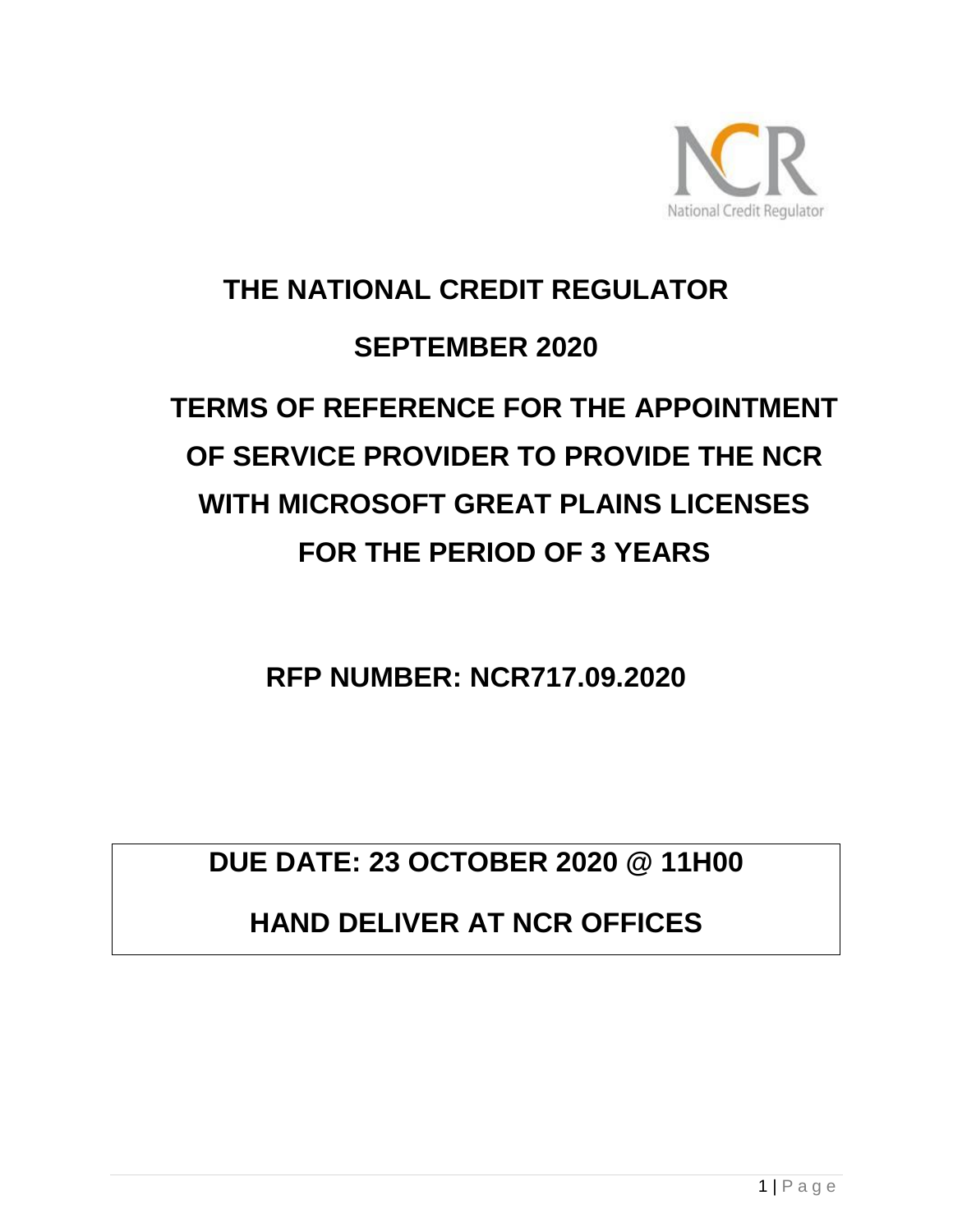#### **GENERAL TERMS OF CONDITIONS**

#### **1. General Information for Bidders**

The National Credit Regulator (NCR) was established in terms of Section 12 (1) of the National Credit Act (Act 34 of 2005) and came into being on 1 June 2006.

The NCR will determine which bidding organisation ("bid participant"), if any, is appointed in response to this request for submission as stipulated in section 2 of this document.

#### **1.1. General Terms**

This tender is issued in terms of the Public Finance Management Act 1 of 1999 (PFMA), the Preferential Procurement Policy Framework Act 5 of 2000 (PPPFA), the Preferential Procurement Regulations, 2017 (PPR), Supply Chain Management Regulations issued by the National Treasury and BBBEE Act.

Parties that wish to submit proposals are required to indicate that they are willing to accept the General Conditions and Procedures of the NCR (see Section 4 below and Annexure B.1). Please read this document carefully prior to submitting your proposal.

#### **1.2. The Proposal Format**

#### **1.2.1. Economy of proposal preparation**

The proposal should be prepared simply and economically, providing a straightforward and concise description of the bid participant's ability to meet the requirements of the proposal request.

Clear factual responses are required. The content of the proposals shall determine the merit of each participant, not brochures or other marketing material. To facilitate the review of proposals, participants are required to organise their responses according to the format presented below. Should a participant wish to provide additional information, that information should be referred to, and provided for, in a file of Annexures.

#### **1.2.2. Validity of proposals**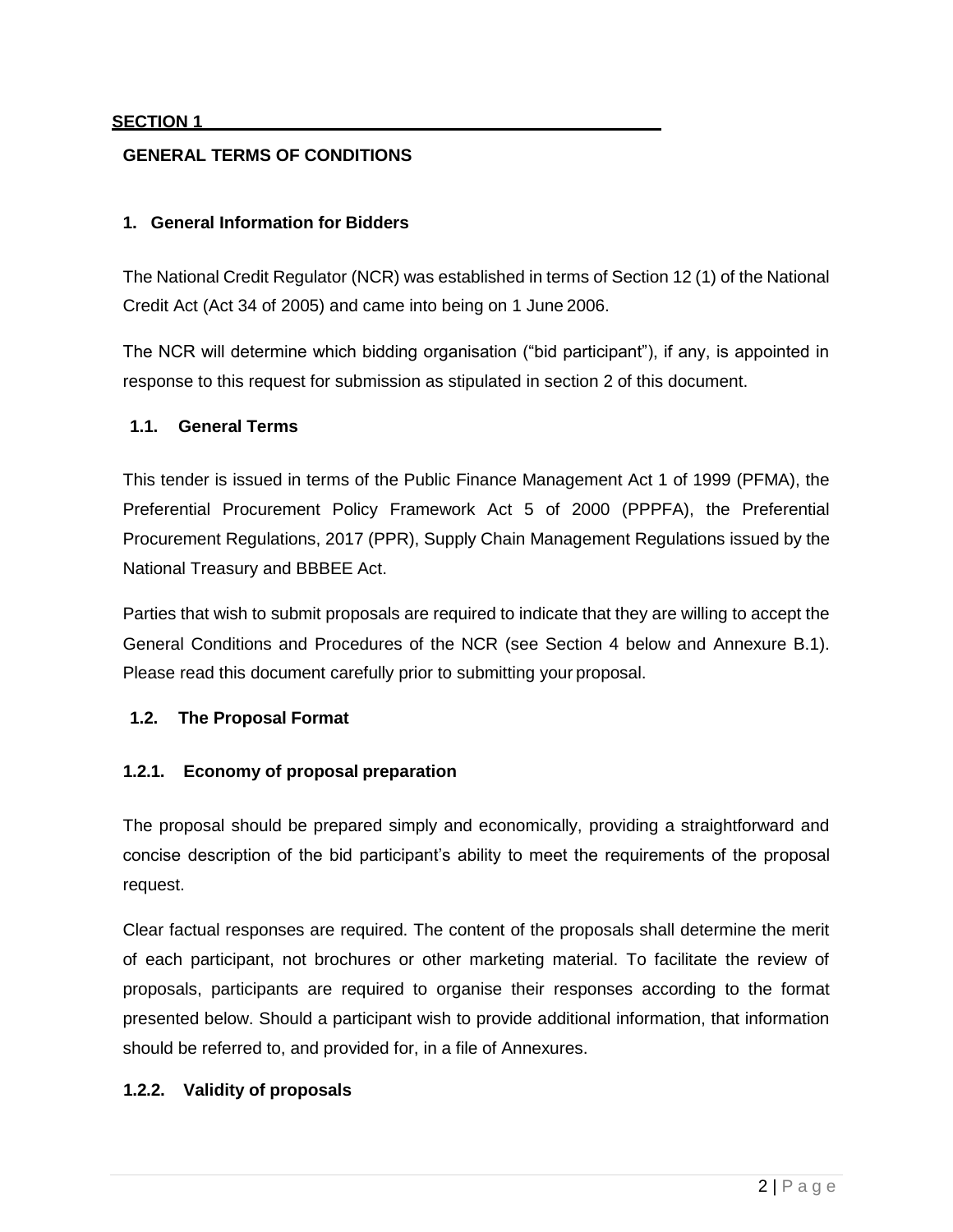The proposals must include a statement as to the period for which the proposal remains valid. The proposal must be valid for at least ninety (90) days from the due date for the submission of all bids. Refer to the quarters in the terms of reference (TOR).

#### **1.2.3. Number of proposals**

Each bid participant must provide **three (3) hard copies and 1 CD/Stick o**f their entire proposal, including all the documentation referred to in 4 below, in the format specified in that section. All submitted proposals will become the property of the NCR, and will not be returned. Receipt of all proposals will be recorded in a register at the point of receipt. One copy of the proposal must be signed and dated in black ink by the bidder or authorized representative of the bidder and initialled on each page.

#### **2. Submission of proposals**

- **2.1.** Proposals must reach the offices of the NCR before **11:00 on 23 October 2020, @11H00am** and must be enclosed in a sealed envelope which must be clearly labelled/addressed on the outside:
	- **(a) RFP No: NCR 717.09.2020**
	- **(b) TERMS OF REFERENCE FOR THE APPOINTMENT OF SERVICE PROVIDER TO PROVIDE THE NCR WITH MICROSOFT GREAT PLAINS LICENSES FOR THE PERIOD OF 3 YEARS**
	- **(c) CLOSING DATE: 23 October 2020 AT 11H00 SHARP**
- **2.2.** Proposals are to be submitted in the marked tender box, in the reception area, National Credit Regulator, 127-15<sup>th</sup> Road, Randjiespark, Halfway House, Midrand. The tender box will only be available for the depositing of proposals between 08h00 and 16h30 on weekdays (excluding public holidays).
- **2.3.** Please note that this RFP closes punctually at 11h00 on **18 September 2020**. No late submissions will be considered under any circumstances.
- **2.4.** All the documentation referred to in Section 4 below must be submitted. Failure to submit all the documentation referred to in this section may result in a submission being discarded, and not considered for evaluation.
- **2.5.** If responses are not delivered as stipulated in this Section 2.1, such responses will be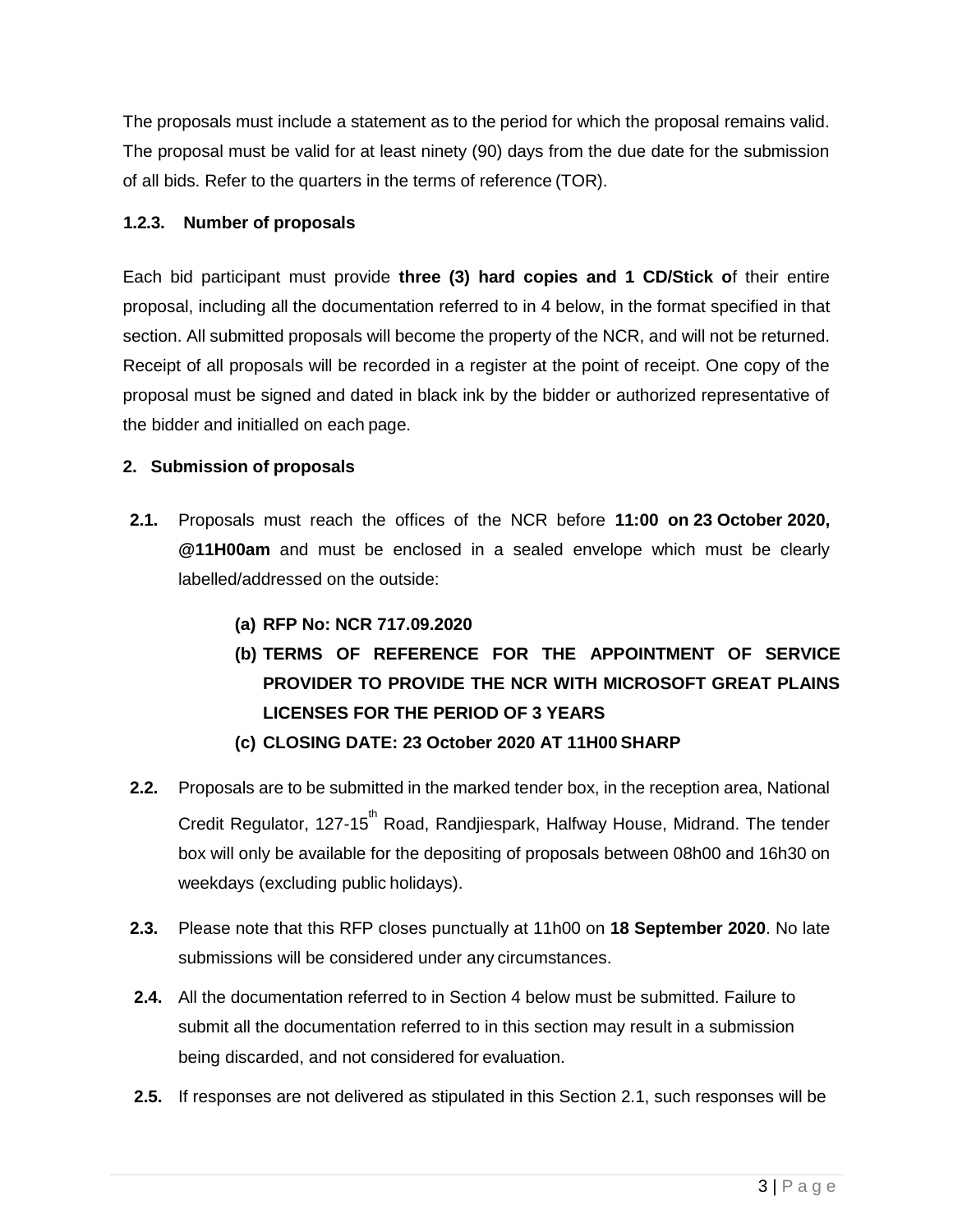considered "late", and will not be considered for evaluation.

- **2.6.** The NCR shall not disclose any details pertaining to the responses received, to any other participant, as this is regarded as confidential information.
- **2.7.** Envelopes must not contain documents relating to any RFP other than the one referred to in this RFP.
- **2.8.** The responses to the RFP will be opened as soon as is practical after the expiry of the time advertised for receiving them.
- **2.9.** Only the participants that are short-listed after the evaluation process will be informed of the results of the submission adjudication process.
- **2.10.** After the evaluation process is completed, the Evaluation Committee may, prior to making a final selection, draw up a shortlist of participants and require them to make a detailed presentation to the Adjudication Committee. A minimum of 2 days' notice will be given to relevant participants in advance of the presentation date.

| Date       | Activity                                       |
|------------|------------------------------------------------|
| 25/09/2020 | Advertisement of the RFP                       |
| 23/10/2020 | Closing date @ 11h00                           |
| 23/10/2020 | <b>Preliminary evaluation</b>                  |
| 26/10/2020 | <b>Evaluations by the Evaluation Committee</b> |
| 29/10/2020 | Adjudication Committee meeting                 |
| 30/10/2020 | Appointment                                    |

#### **3. Timetable**

The National Credit Regulator reserves the right to determine the structure of the process, the right to determine the number of short-listed participants, the right to withdraw from the proposal process, and the right to change this timetable at any time without notice.

# **4. Documentation to be submitted**

Please Note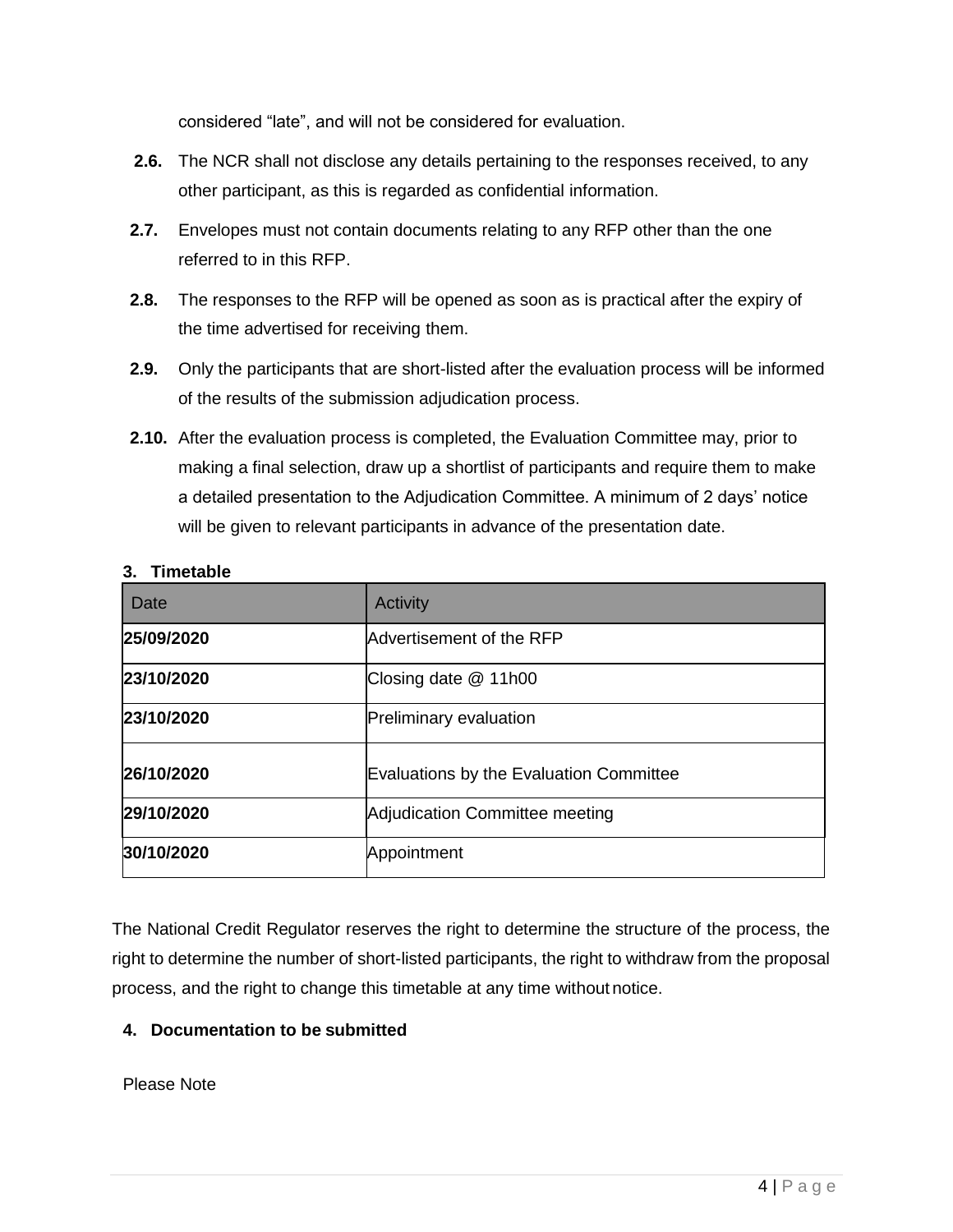All of the documentation described below must be submitted, with no omissions whatsoever. Where a particular form or format of documentation is stipulated, this is the only form or format in which these documents must be submitted. Failure to adhere to these requirements may result in the rejection of the entire submission.

All of the documentation referred to below (in Parts One – Twelve) must be acknowledged and submitted. For ease of reference and to facilitate the evaluation process, you are requested to clearly mark each part of the submitted documentation as it is referred to below.

# **4.1. Table of content**

**Introductory letter** by the bidder with authorized contact person and details for this specific tender

**4.2. SBD 1 –** should be the completed and inserted after the introductory letter

#### **One – Proposal drafted in response to Terms of Reference**

Section 2 of this document below, contains the terms of reference (TOR) for the above mentioned tender. Bid participants are required to draft a proposal that will clearly indicate to the Evaluation Committee how they will fulfil the requirements as set out in the TOR.

Bid participants should include the following information when drafting their proposals:

- $\triangleright$  Proposals should make clear the relevant skills, experience and capacity of the participant, in respect of this particular TOR. This is an important evaluation criterion. Bid participants should ensure that their proposals focus on how they will address the requirements of this TOR, rather than on achievements.
- $\triangleright$  Proposals must contain the details of the proposed approach to be adopted in order to deliver the service in accordance with the TOR.
- $\triangleright$  Proposals should clearly indicate whether or not bid participants have the internal capacity to meet the requirements of the TOR.

# **4.3. Two – Pricing Proposal- SEPERATE ENVELOPE**

**SBD 3.1** Pricing Schedule together with signed off detailed pricing on the company's letter head. They must be completed on the original and signed, all in black ink. Forms with photocopies and/or other reproductions of signatures may be rejected. Additional information may be added on a separate page if necessary.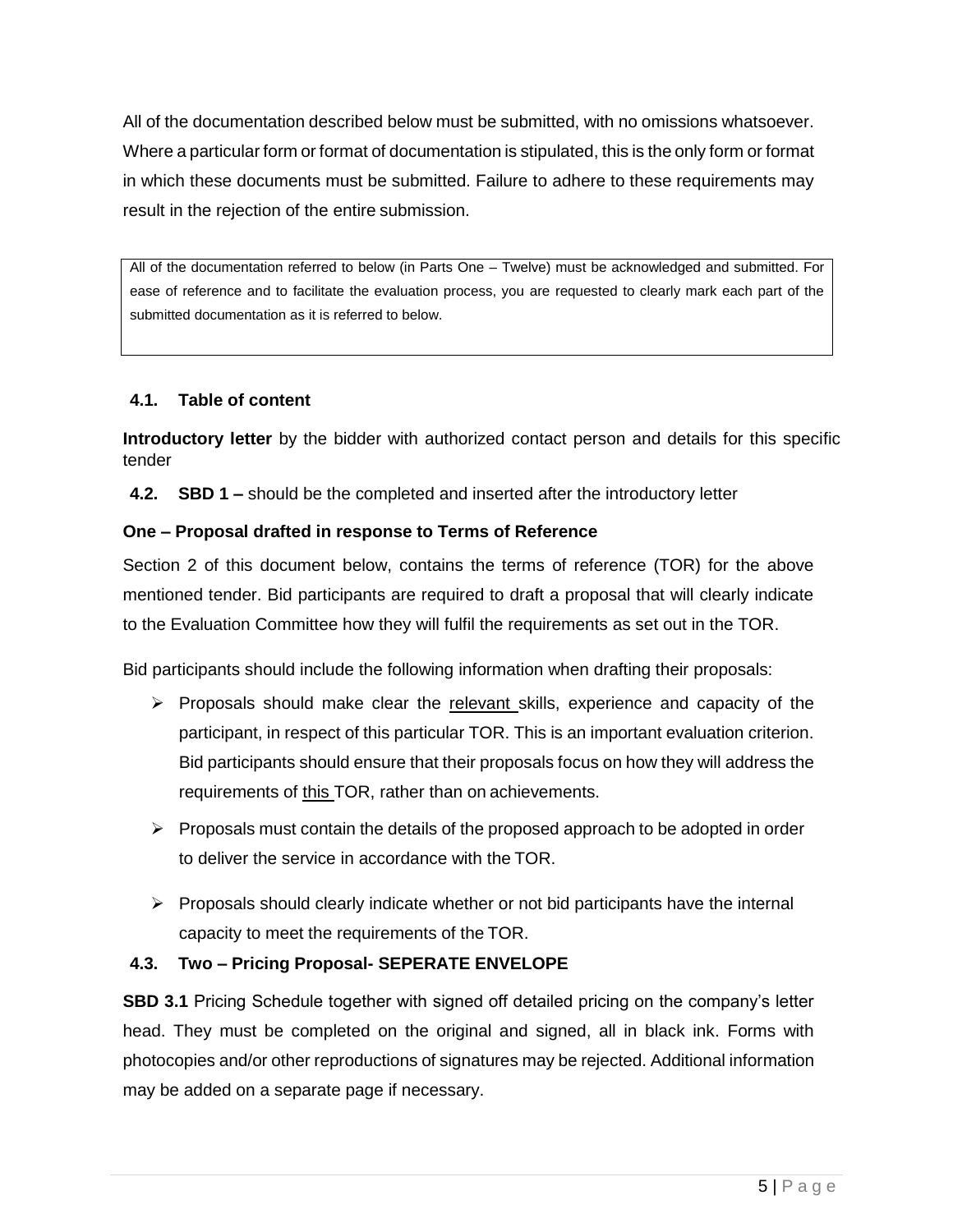The total price that the participant will charge to deliver services in accordance with the TOR must be clearly indicated. The pricing proposal should contain sufficient information to allow the Evaluation Committee to estimate the cost of the service, to a high degree of accuracy.

Please note that a financial proposal must be submitted in a separate sealed envelope together with your submission. The financial Proposal will be opened once all technical proposals have been evaluated. This appointment will be made in line with QBS. All prices provided must be inclusive of Value-Added Tax (VAT).

Please note that the prices contained in the pricing proposal are the only charges that may be levied if the participant's proposal is successful, unless explicitly agreed to in writing by the National Credit Regulator, and in terms of the General Conditions of Contract, no additional cost will be accepted after the bidding documents have been submitted and the tender closing date has expired. Any cost for additional parts and peripherals needed for the successful implementation of the project shall remain and form part of the bidding price.

# **4.4. Three – General Conditions and Procedures of the NCR**

Annexure B and B1 - General Conditions and Procedures of the NCR. Bid participants must indicate clearly that they have read this document, and have no objections to being bound by its contents. In cases where any provisions of the General Conditions and Procedures conflict with this General Information for Bidders and/or Terms of Reference, the latter will take precedence over the General Conditions of Contract.

# **4.5. Four – Contract Form: Rendering of Services**

**Annexure C** - Contract Form: Rendering of Services. This will only be completed by the successful bidder once a selection has been made by NCR. Participants do not, therefore, need to complete this form at the bidding stage but their proposals must clearly indicate that they have read this form, and have no objections to signing it as is, if selected as the successful participant.

# **4.6. Five – Tax status**

Annexure D - Please attach CSD showing Tax status

*A CSD print out must also be attached.*

# **4.7. Six – Preference Points Claim Form**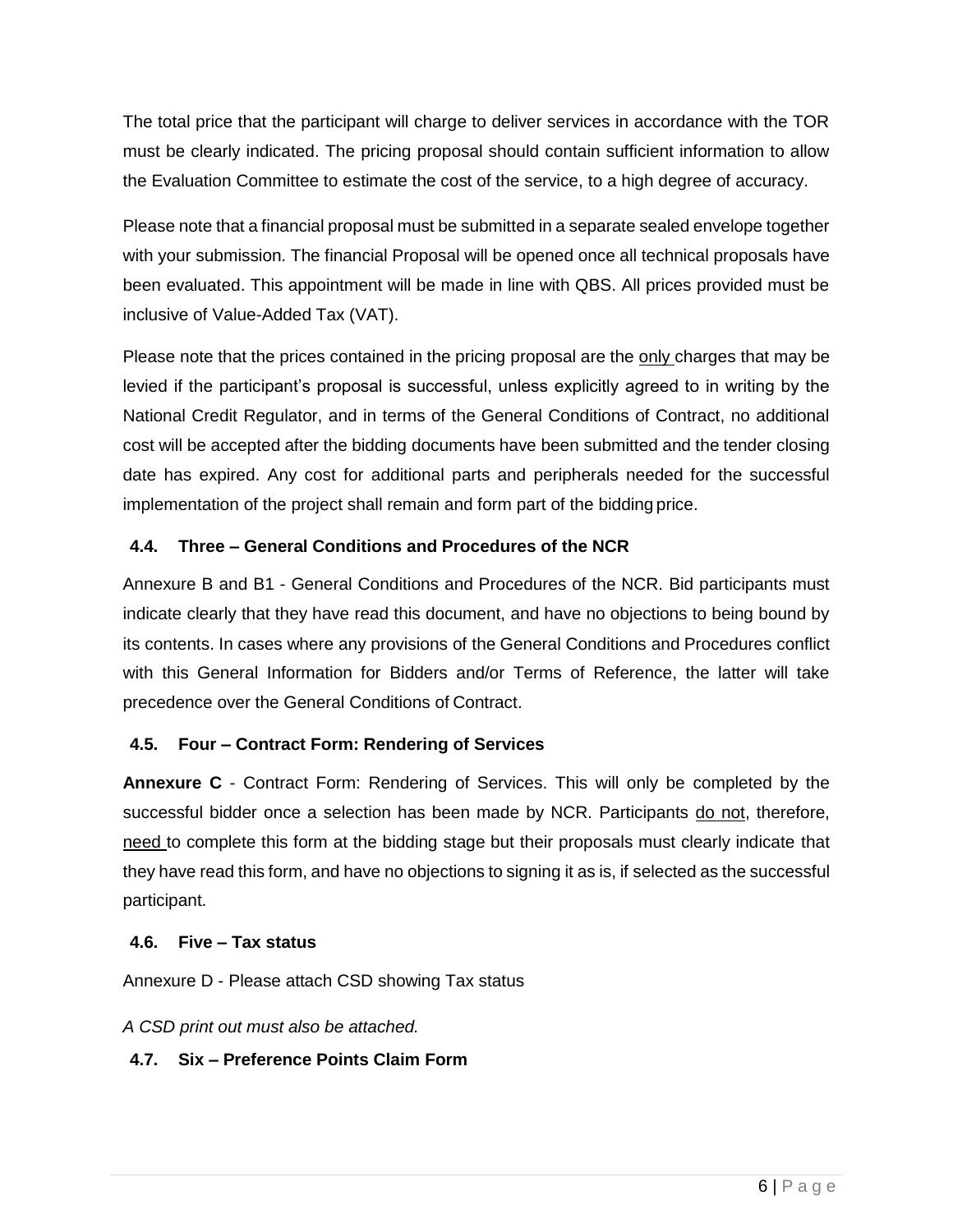Annexure E – form SBD 6.1. Bid participants must complete Sections 8 and 9 in full. DO NOT RETYPE THESE FORMS. They must be completed on the original and signed, all in black ink. Forms with photocopies and/or other reproductions of signatures may be rejected. *## Please note that a BBBEE certificate/ sworn affidavit must also be attached to the bid documents. None submission will result in zero scoring in this competitive bidding process*

# **4.8. Seven – Declaration of Interest**

Annexure F – form SBD 4. DO NOT RETYPE THESE FORMS. They must be completed on the original and signed, all in black ink. Forms with photocopies and/or other reproductions of signatures may be rejected.

# **4.9. Eight – Declaration of past Supply Chain Management Practices**

Annexure G – form SBD 8. DO NOT RETYPE THESE FORMS. They must be completed on the original and signed, all in black ink. Forms with photocopies and/or other reproductions of signatures may be rejected.

# **4.10. Nine – Non-Disclosure Agreement**

Annexure H – Non-Disclosure Agreement. Participants must indicate clearly that they have read this agreement, and have no objections to signing it, as is.

# **4.11. Ten – Certificate of Independent Bid Determination**

Annexure I – Certificate of Independent Bid Determination Participants. They must be completed on the original and signed, all in black ink. Forms with photocopies and/or other reproductions of signatures may be rejected.

# **4.12. Eleven – SLA draft version for supplier review**

Annexure K – SLA draft version for supplier review. The participants must indicate clearly that they have read this agreement, and have no objections to signing it, as is. If not objections should be outlined separately in a letter. NB: all the SBD documents can be downloaded from our website - <https://www.ncr.org.za/tenders-download/current-tenders>

# **5. Evaluation Criteria**

Proposals will be evaluated on the 80/20 preference points scoring system: that is, 80% of the points awarded will be based on price, as indicated in the table below; and 20% of the points awarded will be based on B-BBEE codes system, allocated as indicated in the tablebelow: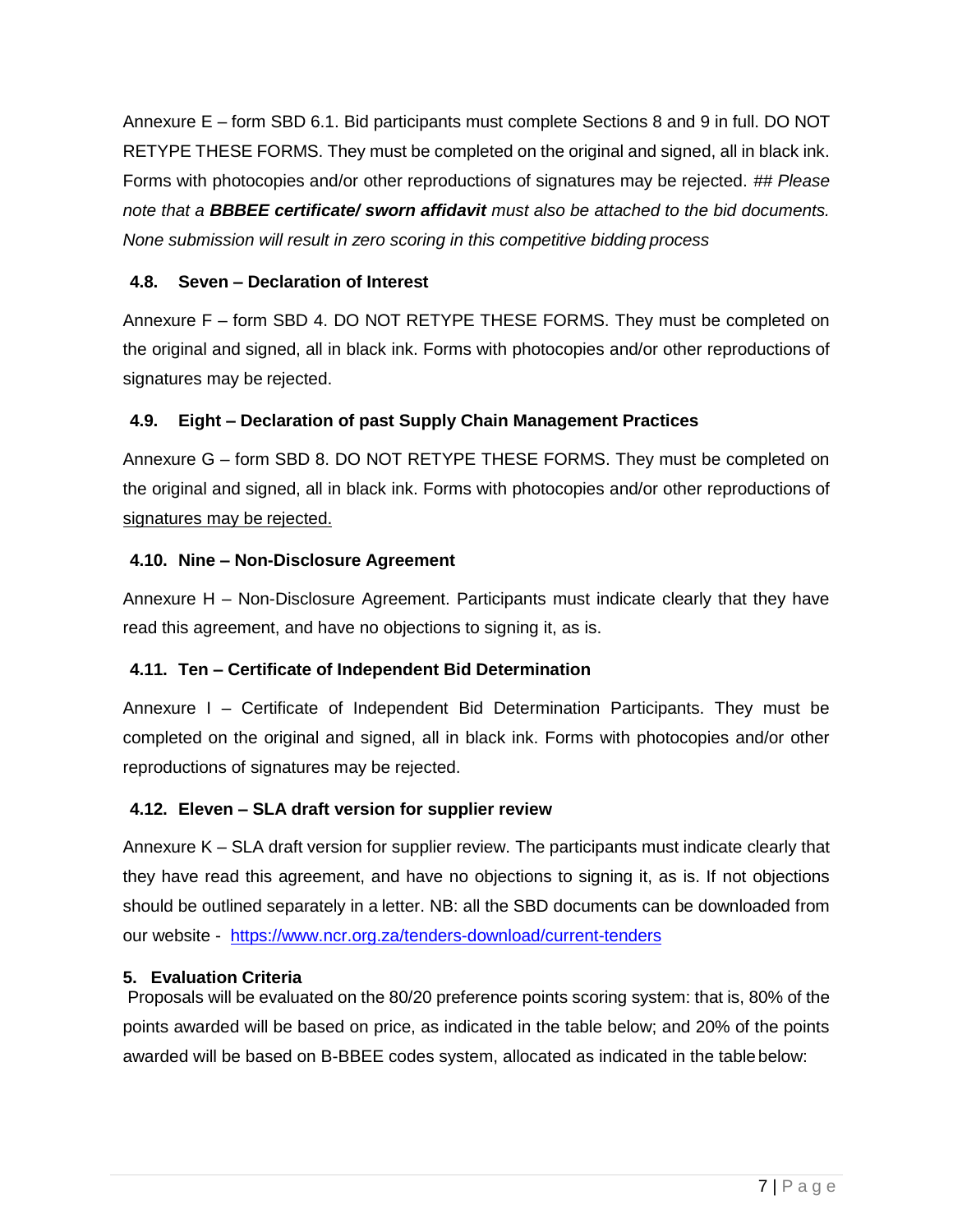| <b>B-BBEE</b><br>status<br>of<br>level<br>contributor | Number of points | Price |
|-------------------------------------------------------|------------------|-------|
| Total maximum points                                  | 20               | 80    |

Functionality will be evaluated in terms of Section 2 point 10

# **6. Conflict of interest**

Service providers are required to provide services that are professional, objective and impartial. Service providers must ensure that there is no conflict of interest between existing assignments, obligations and responsibilities to other clients and the services set out in the TOR. In the event of any uncertainty in this regard, full disclosure in the submitted proposal should be considered. Non-disclosure of a conflict of interest may be grounds for termination of any contract.

# **7. Confidentiality agreement**

The successful service provider may have access to confidential data or information. The appointment of a successful bidder is subject to that bidder agreeing to the contents of, and signing, the NCR's standard Non-Disclosure Agreement.

# **8. Contact details**

This no-contact policy does not apply to any information deemed to be in the public domain, or which is readily available from organs of State, which are repositories of such information. All communications and enquiries/requests for clarification relating to this proposal should be directed to [procurement@ncr.org.za.](mailto:procurement@ncr.org.za)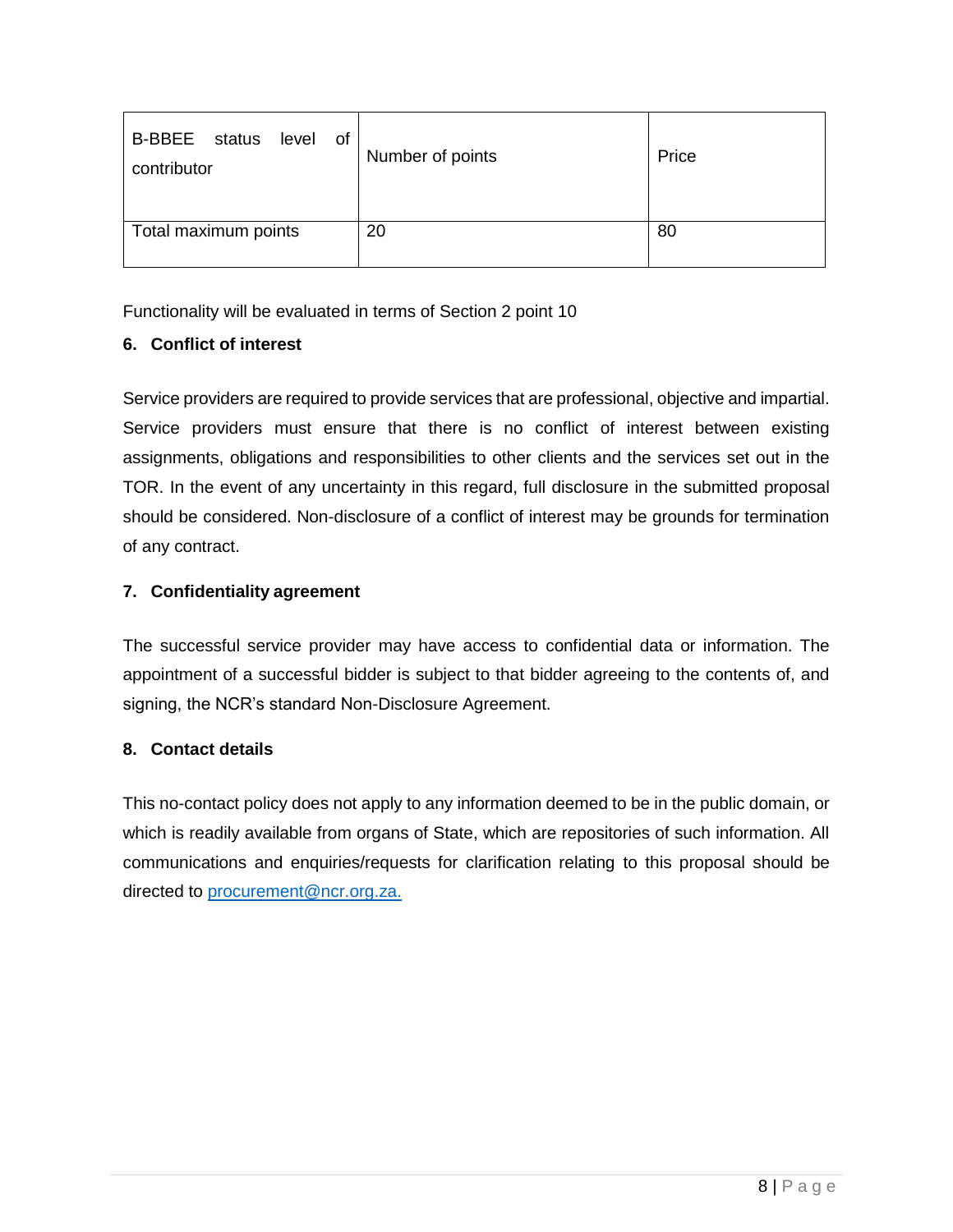#### **SECTION 2**

# **TERMS OF REFERENCE FOR THE APPOINTMENT OF SERVICE PROVIDER TO PROVIDE THE NCR WITH MICROSOFT GREAT PLAINS LICENSES FOR THE PERIOD OF 3 YEARS**

#### **1. Introduction**

The National Credit Regulator's finance department has been using Great Plains Dynamics and the recent system upgrade was done in 2018. There is a need for the renewal and procurement of additional Microsoft Great Plains licenses for a period of 3 years.

#### **2. Background of the project**

The National Credit Regulator is the regulatory authority established on 01 June 2006 in terms of the National Credit Act, 2005 with the mandate to promote and advance the social and economic welfare of South Africans, promote a fair, transparent, competitive, sustainable, responsible, efficient, effective and accessible credit market and industry, and to protect consumers. The NCR Finance department is currently using Microsoft Great Plains system for financial transactions and financial reporting as required by the state.

#### **3. Objective of the project**

The objective of the project is to appoint a suitably, qualified, experienced and certified Microsoft licensing partner for the renewal and provision of additional licenses of the Microsoft Great Plains system for the period of 36 months (3 years).

#### **4. Scope of the project**

#### **The successful bidder will be required to perform the following:**

- **Renewal of already existing 10 full Microsoft Great Plains licenses**. (For the finance department).
- **Provision of 4 additional Microsoft Great Plains full licenses**. (For procurement department).
- **Provision of 11 additional Microsoft Great Plains full licenses (**11 licenses for coordinators/Pas).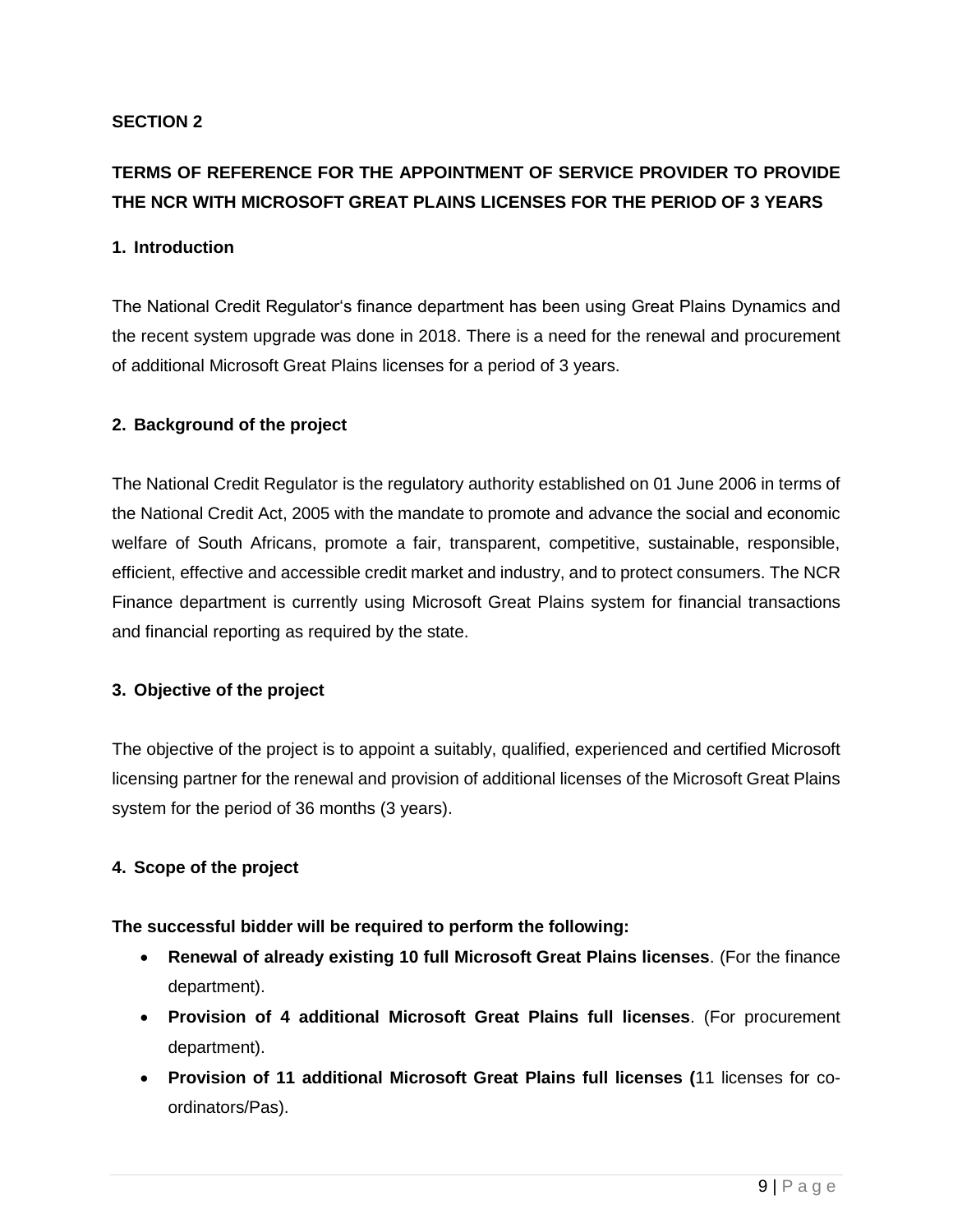- **Provision of 23 additional Microsoft Great Plains limited licenses as per below:**
	- o 2 licenses for facilities unit
	- o 14 licenses for Managers
	- o 3 licenses for registration enquiries
	- o 4 licenses for Executive Management.

#### **5. Duration of the contract**

The successful bidder will be required to enter into a SLA contract with the NCR for 36 months (3 years) commencing on the date of the signature of the contract for the renewal and provision of licenses as outlined in paragraph 2.

# **6. Functionality will be evaluated in terms of description below**

| <b>Description</b>                                                       |                                                                          |    |
|--------------------------------------------------------------------------|--------------------------------------------------------------------------|----|
| Understanding of the NCR requirements:                                   |                                                                          |    |
|                                                                          |                                                                          |    |
| Does the proposal show bidder's understanding of the NCR requirements in |                                                                          |    |
| relation to the TOR:                                                     |                                                                          |    |
| The Partner must be a Microsoft Great Plains Certified Support Partner.  |                                                                          |    |
| (Bidders must provide the latest valid OEM certificate which clearly     |                                                                          |    |
| indicates the status they hold as a partner with Microsoft).             |                                                                          |    |
| $\bigcirc$                                                               | If the bidder is a Gold Partner $= 5$                                    | 45 |
| $\bigcirc$                                                               | If bidder is a Platinum Partner $=$ 4                                    |    |
| $\bigcirc$                                                               | If the bidder is a Silver Partner $=$ 3                                  |    |
| $\circ$                                                                  | If the bidder is not a gold, platinum or silver partner but a            |    |
|                                                                          | reseller $= 2$                                                           |    |
| $\circ$                                                                  | No OEM certificate produced $= 1$                                        |    |
| <b>Total Costs of the Project:</b>                                       |                                                                          |    |
|                                                                          | Bidder must provide the NCR with clear costs for licenses as outlined in | 30 |
| paragraph 2.                                                             |                                                                          |    |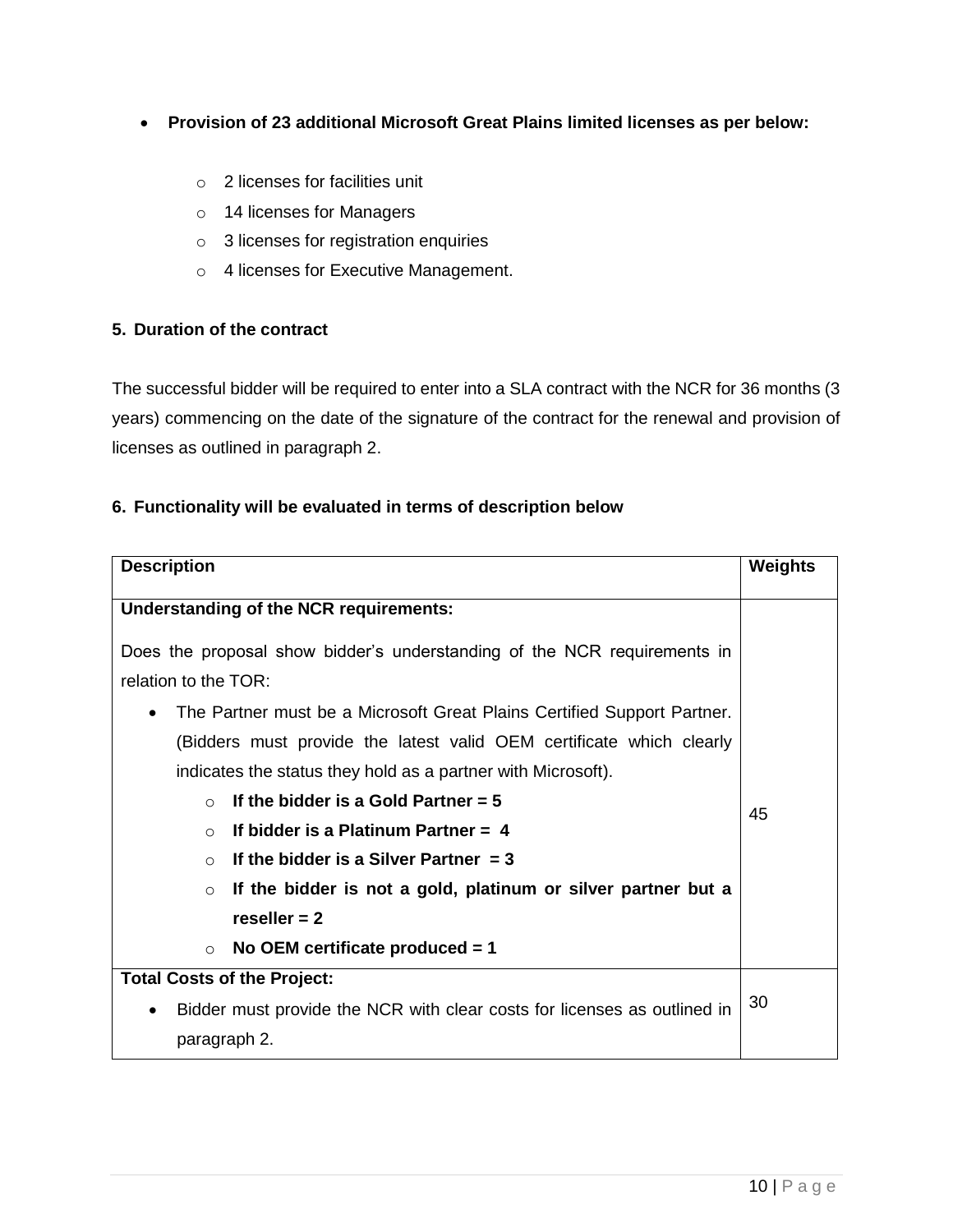| $\bullet$                                                                  | The bidder is required to provide any underlying/hidden costs of the project |    |
|----------------------------------------------------------------------------|------------------------------------------------------------------------------|----|
|                                                                            | (rand/dollar exchange rate, how the cost is structured (Rands vs. Dollars    |    |
|                                                                            | fluctuation and if cost is affected by changes in interest rate).            |    |
| ٠                                                                          | The cost submitted must include all licenses for the period of 3 years       |    |
|                                                                            | renewable annually.                                                          |    |
|                                                                            | The bidder must indicate how the licensing will be provided to NCR           |    |
|                                                                            | annually for appropriate renewals. $=$ 5 points.                             |    |
| Scoring:                                                                   |                                                                              |    |
| $\circ$                                                                    | Clear and detailed full costs of the project with all-inclusive rand /dollar |    |
|                                                                            | exchange rate, and annual renewals clearly defined $= 5$ .                   |    |
| $\circ$                                                                    | Clear and detailed full costs of the project with all-inclusive rand /dollar |    |
|                                                                            | exchange rate without annual renewals = $4$                                  |    |
| $\circ$                                                                    | Defined costs of the project only with nor rand/dollar exchange rate and     |    |
|                                                                            | without annual renewals $= 2$                                                |    |
| $\circ$                                                                    | Insufficient costs information supplied = 1                                  |    |
| NB: Pricing submitted with the bidding documents is the final pricing. NCR |                                                                              |    |
| will not engage in any additional cost of the project outside of what was  |                                                                              |    |
|                                                                            |                                                                              |    |
|                                                                            | submitted with the bidding documents.                                        |    |
|                                                                            | <b>Account Manager Allocation:</b>                                           |    |
|                                                                            | The bidder must allocate the account manager with 3 years' experience        |    |
|                                                                            | for this project for ease of reference for licenses and annual renewals for  |    |
|                                                                            | the period of 3 years.                                                       |    |
|                                                                            | Along with the allocation, clear contact details for the account manager     |    |
|                                                                            | must be provided (email address, direct line and mobile contact) with the    |    |
|                                                                            | bidding documentation.                                                       |    |
|                                                                            | The bidder must indicate to NCR the allocation and change of account         | 15 |
|                                                                            | managers as and when such occurs.                                            |    |
| <b>Scoring</b>                                                             |                                                                              |    |
| $\circ$                                                                    | Account Manager allocated with more than 3 years' experience $=$ 5 points    |    |
| $\circ$                                                                    | Account Manager allocated with 3 years' experience $=$ 4 points              |    |
| O                                                                          | Account manager with less than 3 years' experience $=$ 3                     |    |
| $\circ$                                                                    | Account manager with less than 2 years' experience $= 2$                     |    |